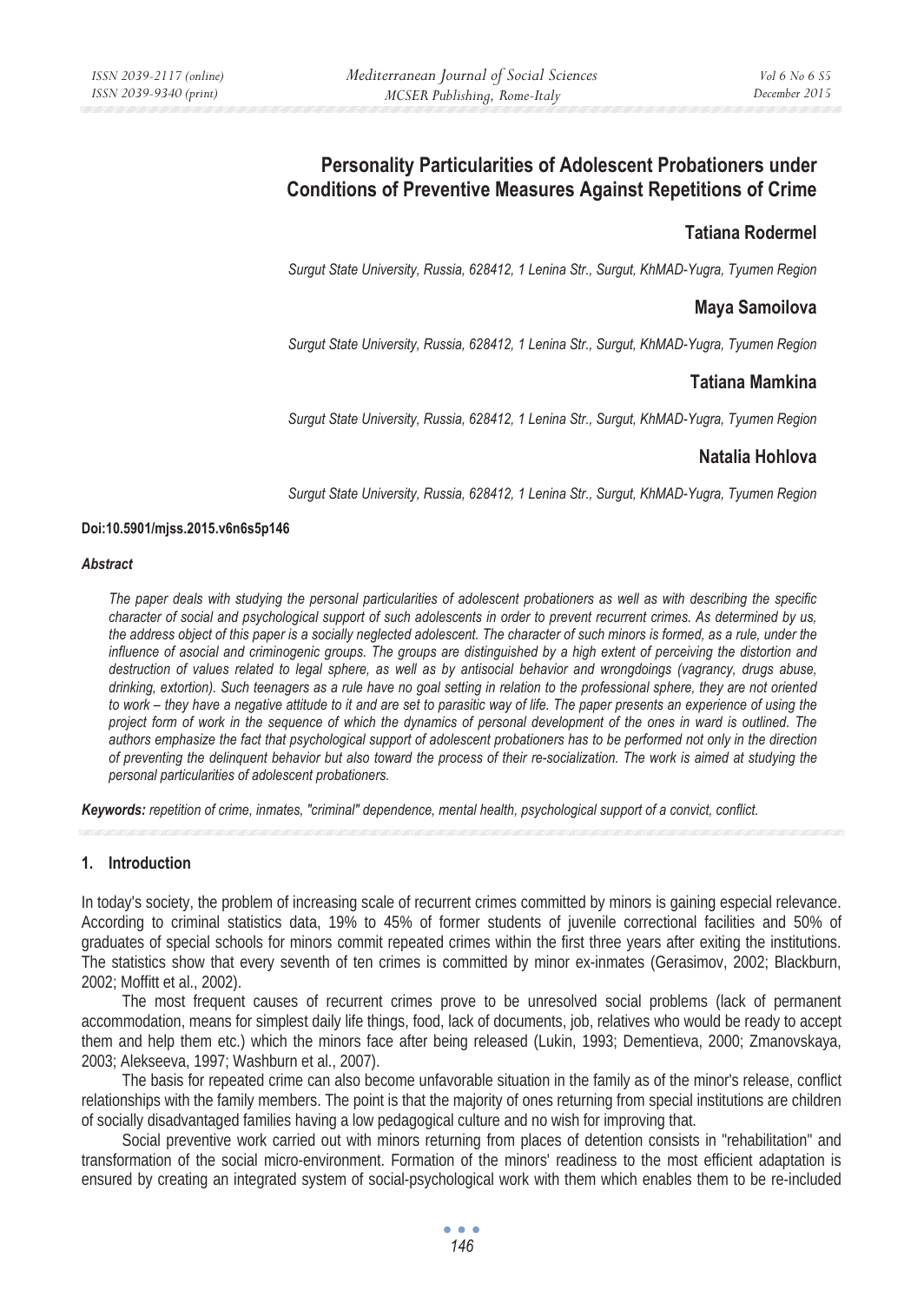| ISSN 2039-2117 (online) | Mediterranean Journal of Social Sciences | Vol 6 No 6 S5 |
|-------------------------|------------------------------------------|---------------|
| ISSN 2039-9340 (print)  | MCSER Publishing, Rome-Italy             | December 2015 |

into the socium (Sotsialnaya profilaktika pravonarusheniy, 1990; Levitt et al., 1993; Moffitt et al., 2002).

We believe that it is the problem of studying the personality of adolescents who got criminal conviction and served sentence under various forms of punishment that can be relevant as of today. The minors whose behavior has destructive character are distinguished by a high frustration level and are not always sensible in estimating the events around them (Bandura, 2000; Blum, 1994). They opt for the easiest in their opinion way to achieve life goods, namely, committing a crime, and explain it by envy or by wish of thrill. Moreover, relying on works by V.B. Khoziev, E.V. Zmanovskaya and others, we associate such behavior with the problems of mental health of the adolescents, with them developing stable asocial habits and, as a consequence, with disorders of character – in particular, with emergence of accentuations which risk having a dynamics towards psychopathies (Khoziev, 2005).

The practical activity of socionomics specialists of social service rehabilitation institutions shows that the law breaking minors after committing a delinquent (antisocial) deed are consequently placed in State special childcare institutions.

Thus, the main rehabilitation component in these institutions becomes tertiary preventive care aimed at preventing the repeated committing of the delict in adolescent probationers. Regrettably, statistics show that the greater part of the adolescents commit crimes again. This fact gives evidence of the "criminal" dependence of minors' personality increasing with time, and this directly depends on various aspects of personality development. Proceeding from this, we believe the basic direction in socionomics specialist work has to be organizing and carrying out the systemically structured psychological support of the convicts.

Our research began with studying the forms of behavior in adolescent convicts who were oriented to neutralization of the conflict. Next, in order to eliminate individual-personal and group tension, a number of exercises were performed. The participants were adolescents aged 14 to 21 (22 convicts not sentenced to imprisonment). The research was conducted during six months in 2011 on the basis of "Social security militia" of Surgut.

Further work on preventing the repeated crimes was performed on the basis of Special custodial type comprehensive school. 7 adolescent probationers (aged 15 to 17) having a high level of "criminal contamination" took part in the research (Gerasimov, 2002).

Within the preventive work countering the repeated crimes, the work was distributed into four stages: the first one was diagnostic, the second involved developing a course based on the personal particularities revealed and the specific features of punishment measure for the adolescents. The third stage included preventive measures, and the fourth one represents analysis and generalization of the results obtained (Akopov et al., 1998).

#### **2. Techniques, Results and Stages of the Research**

Our research was aimed at studying the individual personality characteristics of the adolescents as well as social situation of their development. To carry out the diagnostic study, we used such techniques as: S. Rosenzweig test revealing the main highlights of the life story of the adolescent convict and crime committed by him; a modified selfassessment diagnostics technique by T. Dembo – S.G. Yakobson; an individual and typological questionnaire (L.N. Sobchik). L.N. Sobchik's technique was used for revealing the leading trends determining the individual type of emotion, strength and direction of motivation, the style of interpersonal communication and the content of cognitive processes, as well as the presence of accentuated character traits in the tested ones (Braht, 1994; Gerasimov, 2002).

In combination with the listed techniques, clinical group interviews of adolescent probationers was carried out which found a high "criminal contamination" level in them. The range of crimes committed by them was revealed (stealth, extortion, vagrancy, alcohol abuse, car theft, fighting, damage to others' property, drugs abuse, toxic substances addiction). During additional studies using medical and psychiatric expertise, a psychiatric diagnosis was made: 57% of the preventing course participants had behavior disorders.

The results obtained using T. Dembo – S.G. Yakobson's technique have shown a high or unstable self-assessment level (in 63% of all participants of the course). When working on revealing their self-assessment, the adolescents had difficulty delivering a detailed and logical answer; a low reflexion development level was registered. This manifested itself in inability to analyze their own deeds, lack of critical evaluation of their own deeds, for example, in such adolescents' answers as "Everybody does so", "Just like everyone" etc.

L.N. Sobchik's questionnaire has allowed us to find out the individual and personal adolescent character traits and the extent thereof which are common for the group. The results of study have demonstrated a high level of aggression and auto-aggression, negativism in evaluating the opinions of other people, pessimism in assessing the life prospects, motivational and emotional instability, an increased need of expanding the range of contacts and consolidating one's authority among the peers, and the lack and frequent irrelevance of communication means (Individual and typological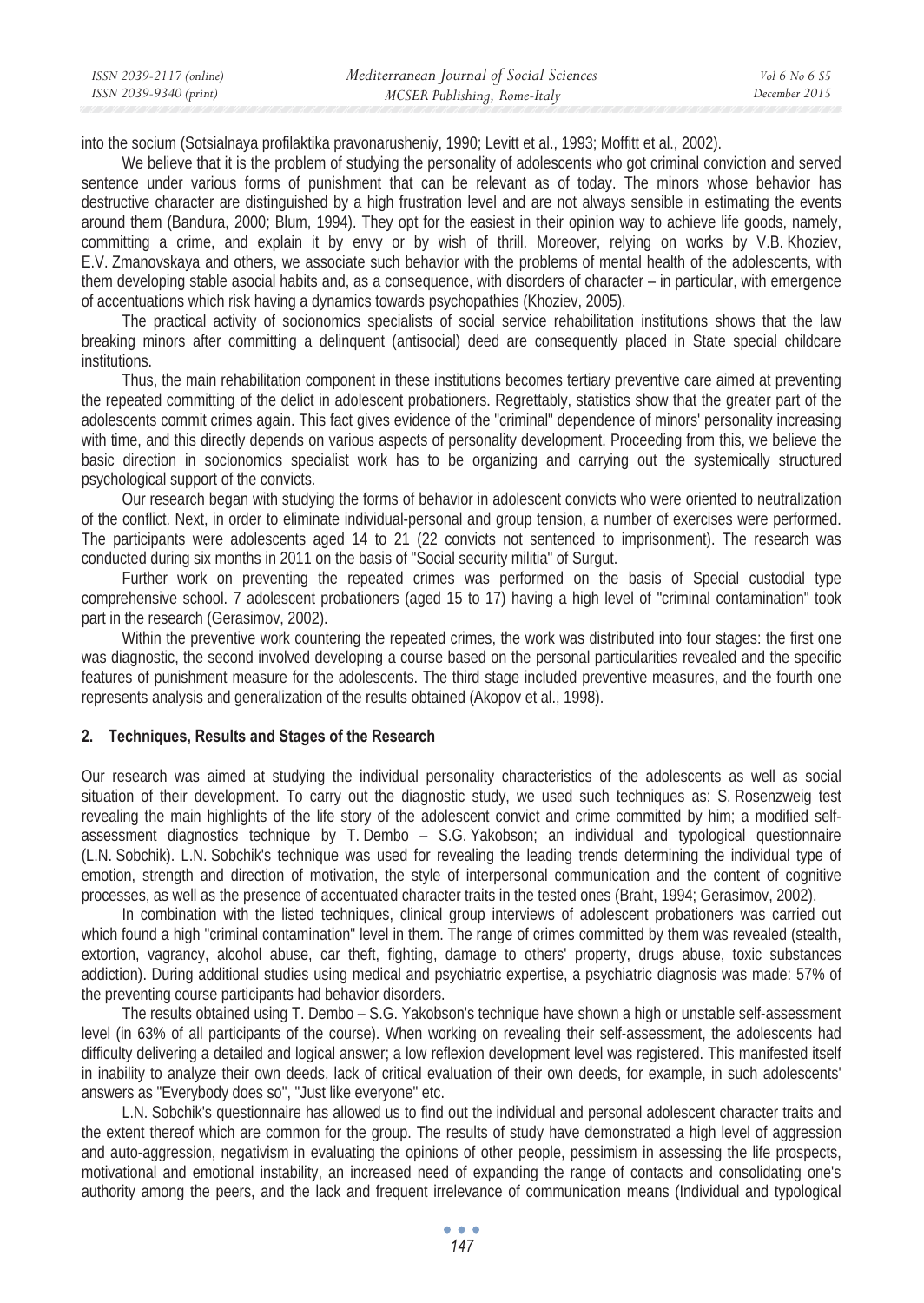questionnaire of L.N. Sobchik).

The result of S. Rosenzweig's test (Lukin, Suvorov, 1993) and L.N. Sobchik's questionnaire was the index of conflict behavior strategy. With the tested ones, the main strategy is rivalry – this is stated in 50% of the course participants. The parameters of general culture (foul language, improper actions toward others' personal belongings), reflexion (inability to control one's behavior, abandonment) had a low level in the adolescents. Disrespectful attitude to the controlling staff was found. During further work in clinical interviews, the notion of "family" was discussed which proved to be very relevant and significant for them. During the clinical interviews a reverent attitude of the adolescents to members of their families was revealed. We watched it in their emotional state changing – from markedly indifferent to dreamy, from love to frank negativism.

Thus, the research has shown that the crimes committed are a manifestation of an adolescent's conflict with the socium and with himself.

Next, we moved on to the second stage of work with the adolescents which implied creating and bringing into life a program of prevention of their proneness to conflict. The analysis of social-psychological support programs available for adolescents having a punishment measure has demonstrated the discrete nature of problems being solved, eclectic approach to using the problem situations resolution techniques and means, lack of procedure for forming the joint activity means and so on (Bandura, 2000). Another form of work had to be looked for and the system of means for adolescents to organize and plan their own life had to be unfolded in the new logic. We developed a project "Conflicts in our life" (Ghilinskiy, 1993; Khoziev et al., 2014) within which the important for this age and life period interests of adolescents and the interaction organization problems for small groups were considered.

At the third stage of the research, the personal development dynamics of the project class participants was the subject of study. The project classes were given at the special school in 2010-2011. Let us describe the results obtained when studying the process of adolescents' inclusion into work in the most detailed way. Let us look at the probationers' dynamic having broken it down into 3 stages as follows.

1) classes 1 – 7: the adolescents mastered the means of communication, cooperation and acceptance of themselves. At the first class, a low level of the indices was registered as the wards are not adaptive enough in the conditions of a special school. Over half of the participants demonstrated negativism and aggression, but the adolescents started to get gradually involved into the project so early as from the second class on. The minors mastered the interaction means step by step and joined the new forms of work: discussion of situations in pairs, joint making of collages, planning of their own life prospects.

|   | Level                                                          |                                                                                        | T. Dembo - S.G. Yakobson's technique |
|---|----------------------------------------------------------------|----------------------------------------------------------------------------------------|--------------------------------------|
|   | No. <b>S. Rosenzweig's test</b>                                | L.N. Sobchik's questionnaire                                                           | Behavior strategy                    |
|   | high aggression and auto-aggression high proneness to conflict |                                                                                        | rivalry                              |
|   | high aggression and auto-aggression                            | negativism in evaluating the others' opinions                                          | conformism                           |
|   |                                                                | pessimistic evaluation of life prospects negativism in evaluating the others' opinions | avoidance                            |
|   | high aggression and auto-aggression high proneness to conflict |                                                                                        | rivalry                              |
|   |                                                                | pessimistic evaluation of life prospects negativism in evaluating the others' opinions | avoidance                            |
| 6 | high aggression and auto-aggression high proneness to conflict |                                                                                        | rivalry                              |
|   |                                                                | pessimistic evaluation of life prospects negativism in evaluating the others' opinions | avoidance                            |
| 8 | high aggression and auto-aggression high proneness to conflict |                                                                                        | rivalry                              |

**Table 1.** Input data results (the number means that of the program participant)

The following findings were used as summary.

**Table 2.** Comparative indices of the diagnostic study

|                                           | S. Rosenzweig's<br>test |                       | L.N. Sobchik's<br>questionnaire |                       | Behavior<br>T. Dembo – |                             |         |
|-------------------------------------------|-------------------------|-----------------------|---------------------------------|-----------------------|------------------------|-----------------------------|---------|
| Level                                     |                         |                       |                                 |                       | strategy               | S.G. Yakobson's technique I |         |
|                                           |                         | Input $%$ Final $%$ F |                                 | Input $%$   Final $%$ |                        | Input %                     | Final % |
| High aggression                           | 62.58                   | 70                    | 50                              | 60                    | rivalry                | 50                          | 37      |
| Low aggression (negativism to each other) | 37.5                    | 30                    | 50                              | 40                    | avoidance              | 37,5                        | 25      |
|                                           |                         |                       |                                 |                       | conformism             | 12,5                        | 10      |
|                                           |                         |                       |                                 |                       | cooperation            |                             | 28      |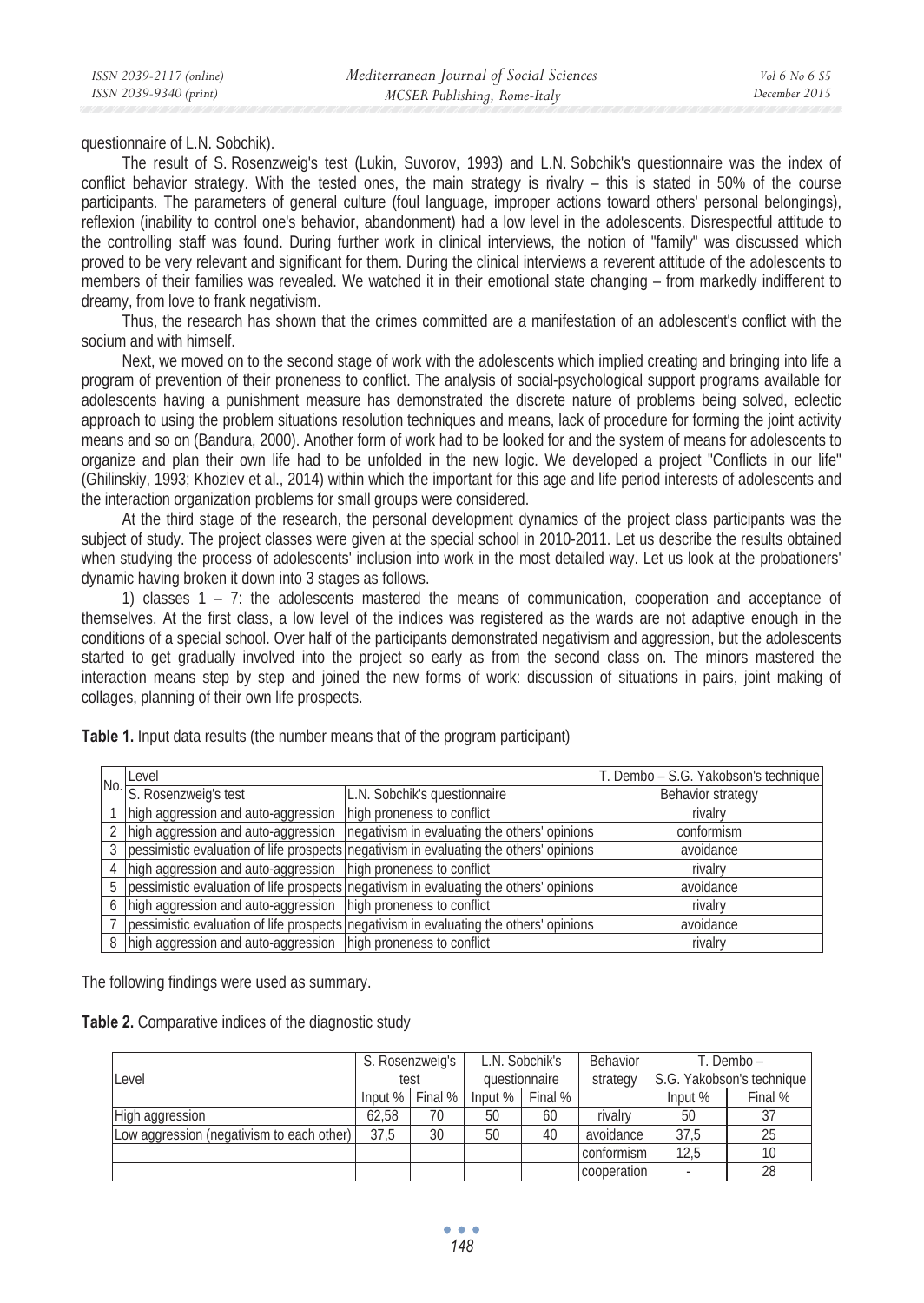| ISSN 2039-2117 (online) | Mediterranean Journal of Social Sciences | Vol 6 No 6 S5 |
|-------------------------|------------------------------------------|---------------|
| ISSN 2039-9340 (print)  | MCSER Publishing, Rome-Italy             | December 2015 |

2) classes  $8 - 12$  were the period of relative stability. Higher activity was pointed out in the work of adolescents, as well as their interest in events taking place, their degree of trust to the psychologist and the group. The transition of working "side by side" to elements of joint activity was stated with the adolescents, which promoted a positive change in relationships. At this stage, the factors preventing the mastery of communication ways were eliminated in part. The process of realizing the constructive conflict situations behavior strategies began.

**Table 3.** Dynamics in interaction with peers

| No. |  |  |  |  |
|-----|--|--|--|--|
|     |  |  |  |  |
|     |  |  |  |  |
|     |  |  |  |  |
|     |  |  |  |  |
|     |  |  |  |  |
|     |  |  |  |  |
|     |  |  |  |  |
|     |  |  |  |  |

As we see, No. 8, 7, 1, 6 have got a zero status and do not choose anyone. Other adolescents have a not very positive situation within the interaction too. No-one chooses each other mutually and not all of them show any interest in each other.

By class 12, it had been as follows.

**Table 4.** Final indices of mutual choices of the program participants

| No. |  |  |  |  |
|-----|--|--|--|--|
|     |  |  |  |  |
|     |  |  |  |  |
|     |  |  |  |  |
|     |  |  |  |  |
|     |  |  |  |  |
|     |  |  |  |  |
|     |  |  |  |  |
|     |  |  |  |  |

We paid attention to mutual interests emerging among the minors and there already were no participants having a zero status!

3) classes 13 – 15 were the stage of using the means mastered in conditions of solving a new task. At these classes, the adolescents had to prepare a speech on a set topic "What has changed in me", "My picture of the future" etc. independently. The presentations were prepared almost with no help from the psychologist who led the project. The adolescents wanted to surprise the psychologist and other teachers, their peers and to demonstrate what they had learned at the project.

Here is an example – the presentation by Petya K.:

*"I see the goal of my future in employment. I want to study at a college and to become a metal worker. Then I will work where they take me, I will get some experience and go on to work in a division of Surgutneftegaz. And after that, one can have a family…".* 

The orientations unfolded along a path from non-differentiated, amorphous understanding of various aspects of social psychology to a more and more differentiated and conscious one. A bright example confirming the fact of adolescents having maximum unfolded orientation in social interaction means during their solving of various project tasks was the presentation prepared by them at the last class, the fifteenth one (Khoziev et al., 2014). The adolescents showed their knowledge and abilities of finding a way out of conflict situations. Moreover, they learned to work as a team, to be tactful and attentive to their peers when doing joint tasks. This is why we view a positive dynamics (reduced quantity of manifestations) of such parameters as aggressiveness and hostility (Figure 1). Before the classes, with 62.5% of the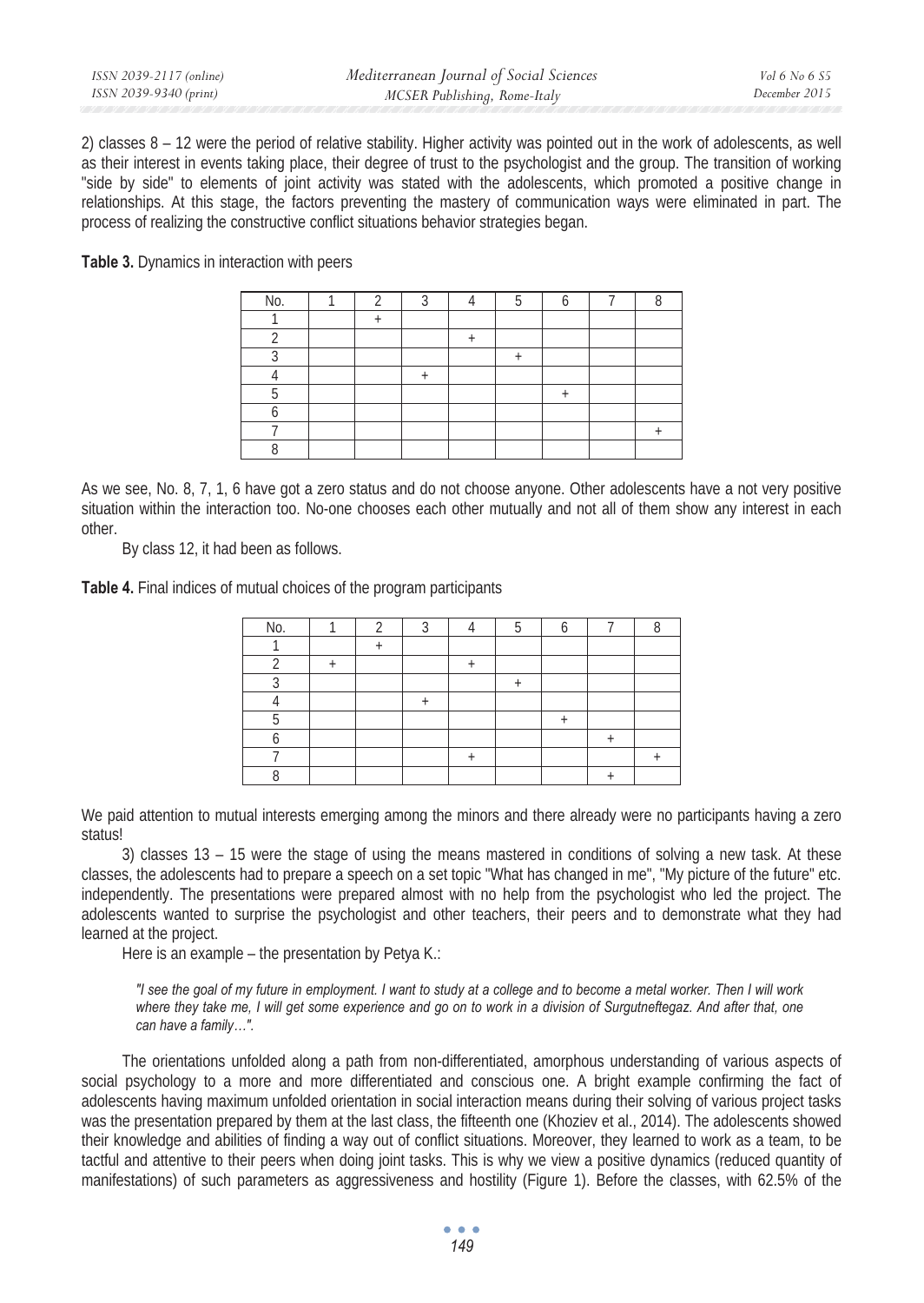wards a high aggression level had been found, and a high proneness to conflict level – with 50% of the wards, while after the course the proportion was 12.5% and 12.5%, respectively. The results differ statistically validly according to Student's test at  $p \leq 0,001$ .



**Figure 1.** Change of aggressiveness and hostility parameters level in adolescents before and after the classes

## **3. Discussion of the Research Results**

After the project completion, repeated diagnostics was performed with the techniques used in pre-testing. The findings have shown that in all adolescents the pathological character features diagnosed previously were closer to the boundaries of the "norm". It has to be pointed out that although the aggressive reactions in the group participants were not eliminated completely during the project work, they were yet considerably reduced. We have registered the medium aggression level in the adolescents, as compared to the high one before the project. And this is normal, given the duration of the previous negative life experience of the adolescents and their brief stay in the project. In activities which are more habitual for them, e.g. while cleaning a room, participating in usual events etc., aggression has begun to be manifested to a much smaller extent than before taking part in the project: the rude and obscene addresses, aggressive intonation while addressing somebody have disappeared, and so have non-constructive physical ways of pressure on peers etc.

Similar change has been found in evaluating oneself on the part of others; possibly, this confirms the adolescents passing to an essentially higher level of decentration, the development of self-control, and transition to the level of verbal explanation of grounds for self-assessment. Another achievement of the project was its participants' accepting the means for adjusting their autogenic condition which later were used outside the classes. Autogenic training has helped the wards to emotionally unload and stabilize their mental and physical load in stress situations and in ones of emotional exhaustion and tiredness.

The emergence (in some adolescents) and increase (in others) of the level of criticism in evaluating various opinions was quite valuable. Pessimism which was characteristic for the project participants went down and they started to use more objective grounds when estimating the future and to have realistic life goals. A very important personal change can also be named the developed tolerance to failures and unsuccessfulness of both peers and adults around them. The new experience obtained during communication within the project enabled the adolescents to become more stabilized in what concerns emotions and motivation.

At the fourth, final stage of supporting the adolescent probationers, individual psychological counseling was organized which became a kind of psychological preliminary instruction for life prospects. This work allowed consolidating the knowledge obtained and developing a life strategy for the nearest future for most of the adolescents.

## **4. Conclusion**

The scientific and practical work conducted has demonstrated that psychological support for adolescent probationers has to be performed not only for preventing the delinquent behavior but also for providing the process of their re-socialization, support in development of personal and age-related new formations.

Certainly, some shortcomings associated both with individual particularities of the adolescents and the characteristics of the group on the whole were noted in performance of the research program. Some minors (ones who refused to take part in the project work or to get individual psychological counseling) got repeated conviction (6 adolescents) and part of them (9 people) got extended conviction due to repeated delict before expiry of the probation.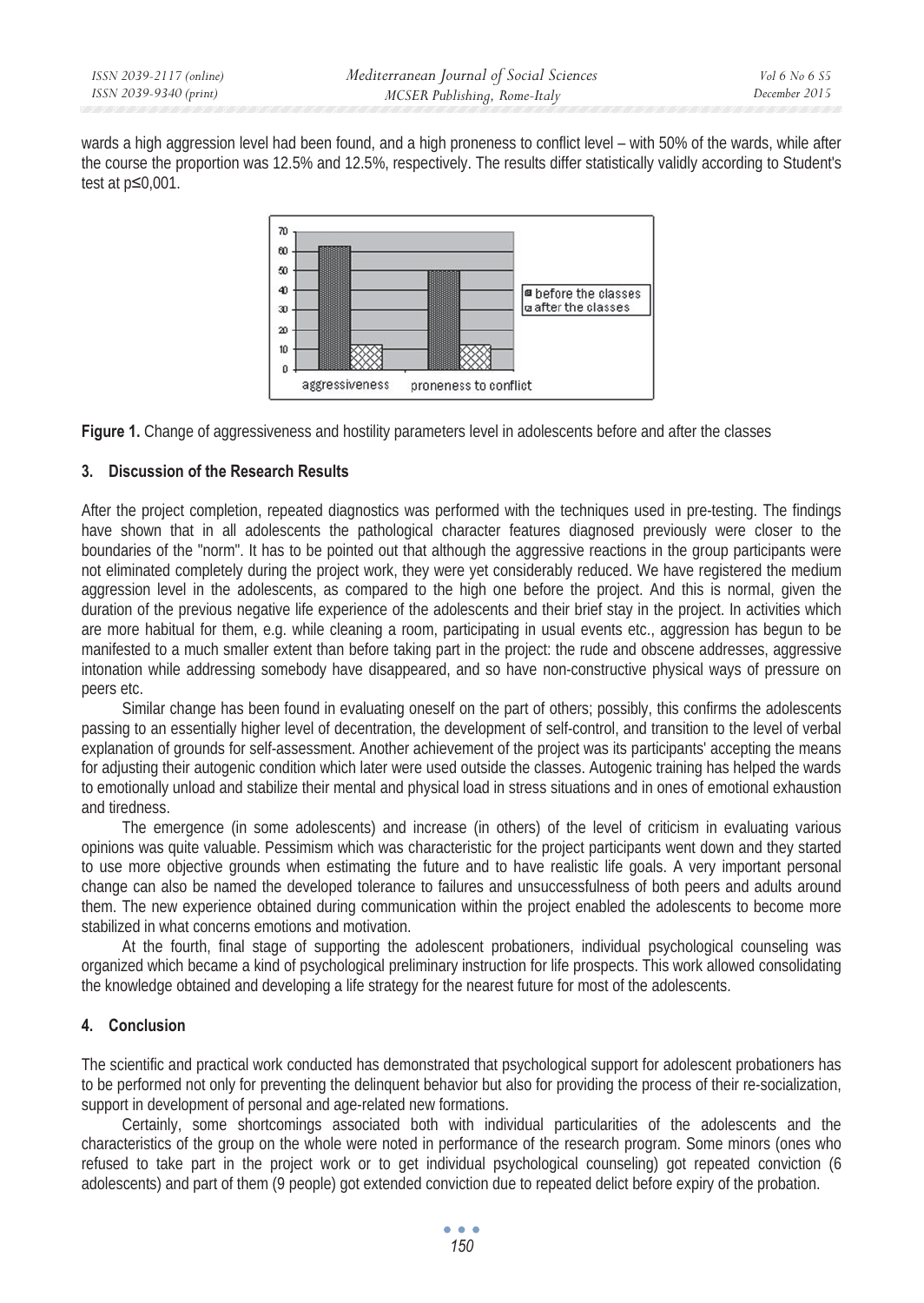| ISSN 2039-2117 (online) | Mediterranean Journal of Social Sciences | Vol 6 No 6 S5 |
|-------------------------|------------------------------------------|---------------|
| ISSN 2039-9340 (print)  | MCSER Publishing, Rome-Italy             | December 2015 |

After working with the minors, another half a year's observance of them was performed which has shown positive personal change. The most prominent one was adherence to regulations: for a relatively prolonged period the adolescents got no reprimands and were not noticed by the ones in charge of the special institutions to break the regime and discipline (Melnikova, 1966).

Therefore, the practical implementation of the above situation with wrongdoings among minors requires special conditions for organizing social-psychological and pedagogical developing playing technologies in correctional work with minors which can also be applied as preventive measures for deviant behavior.

A positive resonance from the work consists in normalizing the process of interpersonal communication and success in learning as a developing effect in the cognitive sphere (Rodermel, 2014). When studying the conditions promoting the formation of personality of minors, we have proved that aggressiveness is the culmination of conflicts escalating from the early childhood. Alongside with this, we have paid attention to the phenomenon of behavior destruction which is a personality's defense in the ability to close or to overcome obstacles. Interactions with various people increase or reduce the tension of the entire system and promote overcoming or avoiding the conflict, lead to mutual satisfaction.

The adaptation processes themselves cause tension in the personal relationships system and are no pathology – until a minor's behavior fits into the generally accepted cultural framework (Braht, 1994).

We have found out that insufficient flexibility of the behavioral ways of overcoming the life difficulties in minors staying at special institutions leads to the following maladjustment variant – poverty of diverse behavioral responses and permanent use of one and the same reactions, which from the standpoint of social standards is perceived as deviation (evasion) – a negative diversion from the behavior standards. The extent of such diversion is determined by deeds matching social expectations or not. A child is in the process of continuous growth and development which is seldom smooth. Destructive behavior and even antisocial (socially disapproved) actions are observed in children too often (Blackburn, 2002).

In the Russian research works, the deviant behavior is explained by mismatch of standard requirements with the requirements of life, on the one hand, and by mismatch of life requirements with the interests of a given personality, on the other hand. It is the controversy between stability and mobility of society as a system that acts here as the main point.

#### **5. Acknowledgements**

We express a special gratitude to A.G. Bernhardt, graduate of the clinical psychology chair of Surgut State University, who worked directly with this category of minors as a practicing psychologist, leader of the psychological project "Conflicts in our life".

#### **References**

Bandura, A. (2000). Teoriya sotsialnogo naucheniya [Theory of social learning]. SPb.

- Blackburn, R. (2002). The Psychology of criminal conduct. N.Y.: John Wiley & sons.
- Blum, M. (1994). Profilaktika v sotsialnoy rabote [Prevention in social work]. *Encyclopaedia of social work,* Vol. 2, 369-375.
- Braht, N. (1994) Profilaktika v zdravookhranenii [Prevention in health care]. *Encyclopaedia of social work,* Vol. 2, 365-369.
- Dementieva, I.F. (2000). Sotsialnoe sirotstvo: ghenezis i profilaktika [Social orphanage: genesis and prevention]. M.
- Gerasimov, S. (2002). Preduprezhdenie prestupnosti: teoriya, opyt, problemy [Crime prevention: theory, experience, problems]. *Zakonnost'*, No. 2, 2-7.
- Ghilinskiy, Ya.I. *Sotsiologhiya deviantnogo povedeniya [Sociology of deviant behavior]* / Ya.I. Ghilinskiy. SPb.: SPbF RAN, 1993. 217  $\mathsf{D}$ .
- Khoziev, V.B. (2005). Oposredstvovanie v teorii i praktike kulturno-istoricheskoi kontseptsii [Mediation in theory and practice of culturalhistorical concept]. Retrieved from: http://psyjournals.ru/kip/2005/n1/Khoziev.shtml
- Khoziev, V.B., Khozieva, M.V., Khokhlova, N.I. et al. (2014). Proektnaya forma obucheniya: opyt sozdaniya, issledovaniya i primeneniya [Project learning form: an experience of creation, research and application]. Surgut: IKC "SurGU".

Individual and typological questionnaire of L.N. Sobchik. Retrieved from: http://www.ht.ru/tests/bank/annrtf/ito.php

Levitt, M.J., Guacci-Franco, N., Levitt, J. (1993). Convoys of social support in childhood and early adolescence: structure and function. Developmental Psychology, V. 29, 811–818.

Lukin, S.E. Frustration test of S. Rosenzweig / S.E. Lukin, A.V. Suvorov; SPb.: Imaton, 1993. – 65 p.

Melnikova, E.B. (1966). Primenenie prinuditelnykh mer vospitatelnogo kharaktera k nesovershennoletnim pravonarushitelyam [Applying compulsory measures of educational character to wrongdoing minors]. Sovetskoe gosudarstvo i pravo [Soviet state and law]. -M.: Nauka, No. 4, 119-125.

Metody profilaktiki deviantnogo povedeniya [Methods of preventing the deviant behavior]. (1998). Samara: SamGPU publishing house.